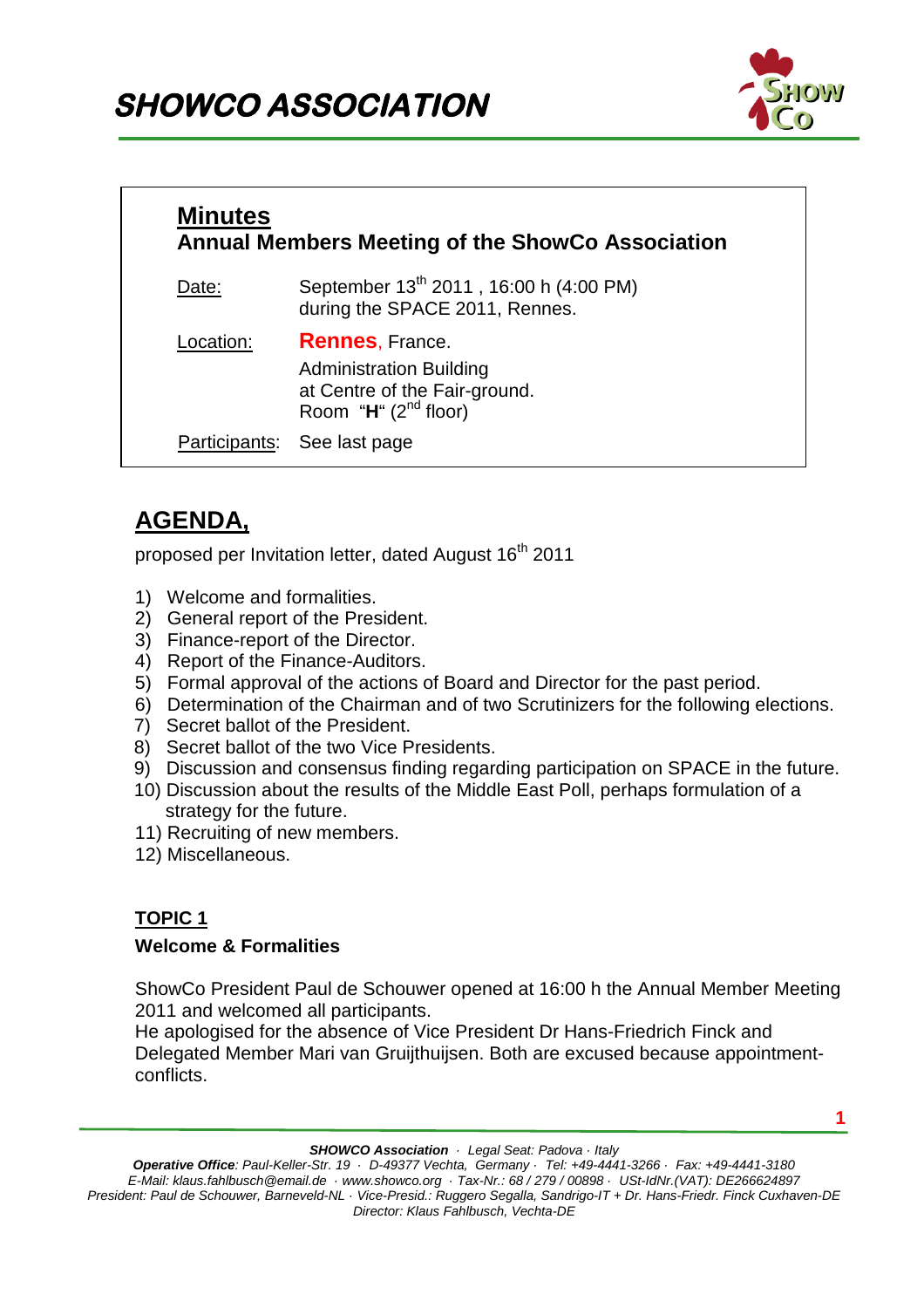

Mr de Schouwer asserted:

- The invitation to this meeting has been in compliance with the stipulations of our Bylaws,
- The meeting can legal decide resolutions, because more than 20% of our members participate.

He asked:

- Are there wishes for amendments of the actual Agenda? There are no wishes.
- Are there comments or complaints regarding the minutes of our meeting in Rennes last year (14.09.2010)? There are no comments or complaints.
- Are there comments or complaints regarding the minutes of our meeting in Atlanta in January (27.01.2011)? There are no comments or complaints.

Mr de Schouwer asked all participants, to fill in their name etc. in the circulating presence list and to deposit a Name Card on each seat. (Klaus will collect later).

Mr de Schouwer reminded the invitation of the SPACE organizer for a common dinner at the evening. (If necessary, ask Klaus for tickets).

# **TOPIC 2**

#### **General Report of the President.**

ShowCo President Paul de Schouwer reflected the time since the last Annual Member Meeting in Rennes 2010.

- The day after our meeting in Rennes in 2010, the Executive Committee has had a meeting with the management of SPACE (Mr Paul Kerdraon, Mrs Anne-Marie Quemener). Theme: Attending SPACE every other year. Our members got a copy of the minutes. We come back to the matter under Topic "9" .
- The new year (2011) started with a good message: ShowCo was able to reimburse again 25% of the Member Fees (2010) to our member companies. [Same as for 2009].
- Six new members jointed ShowCo since our last Annual Member Meeting. We are 46 members today. Mr de Schouwer in this connection touched on, that the Executive Committee is in discussion, if a further growth of ShowCo is opportune for a clear ShowCodoctrine. The opinion-finding is finalised not yet. When the Board comes to a common opinion, the matter should be discussed with the members too.

*Operative Office: Paul-Keller-Str. 19 · D-49377 Vechta, Germany · Tel: +49-4441-3266 · Fax: +49-4441-3180 E-Mail: klaus.fahlbusch@email.de · www.showco.org · Tax-Nr.: 68 / 279 / 00898 · USt-IdNr.(VAT): DE266624897 President: Paul de Schouwer, Barneveld-NL · Vice-Presid.: Ruggero Segalla, Sandrigo-IT + Dr. Hans-Friedr. Finck Cuxhaven-DE Director: Klaus Fahlbusch, Vechta-DE*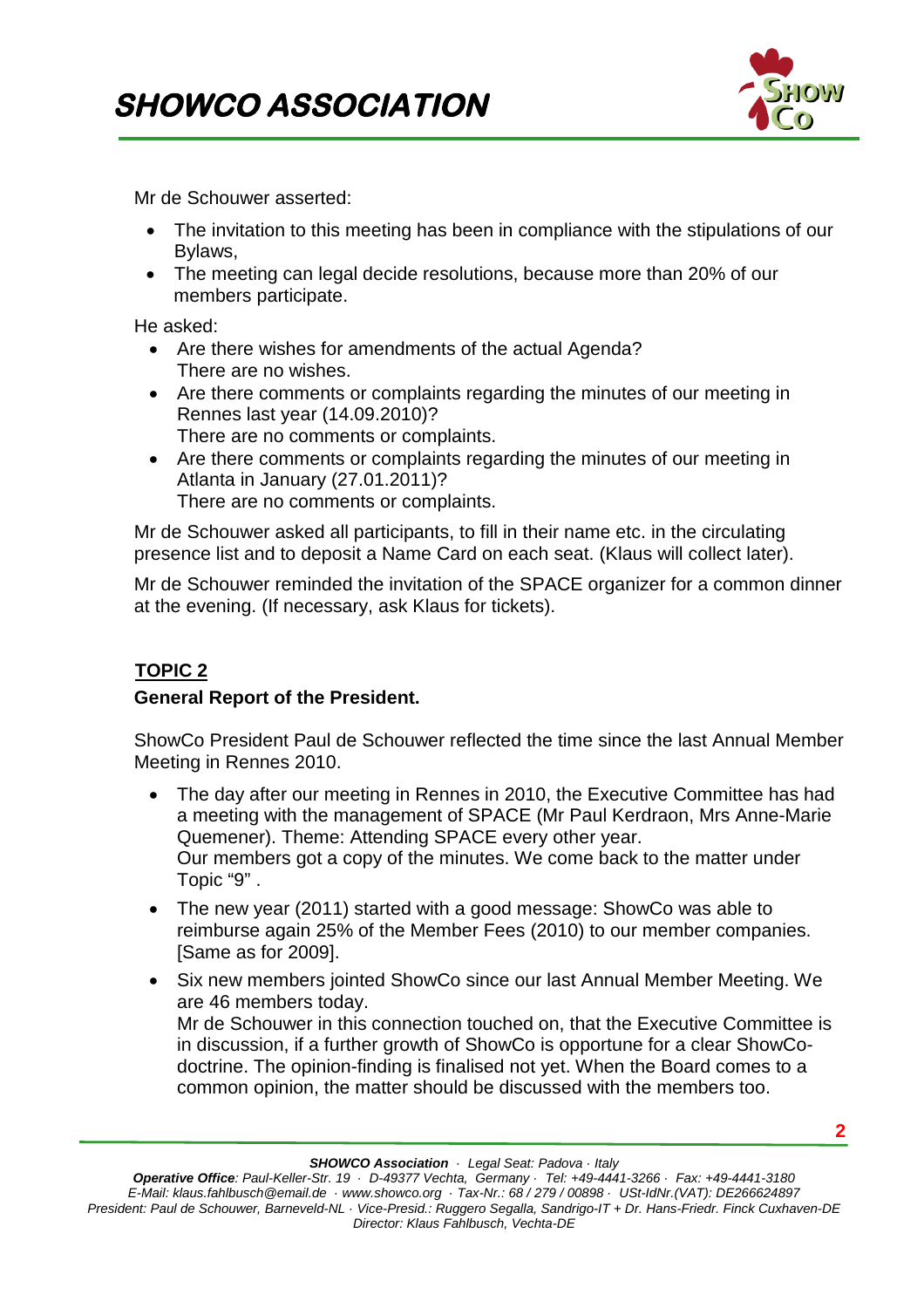# **SHOWCO ASSOCIATION**



**3**

- Our participation on IPE-Atlanta was successful. ShowCo presented itself as a group. "A3" with the majority of the ShowCo companies was the most attractive part of Hal A. In the entrance area (near the escalators) we had large directory banners with the logos of all members. With our Forum idea we cracked the PoultryEgg-philosophy, not to allow any event during the show time. The success of the Forum was satisfying, but could be better in future.
- Further achievements within the last 12 months (results of our negotiations or interventions):
	- # Extension of the "Early Booking Period" for VIV exhibitions from 10 days to 6 weeks now. (Generates discount of  $25 \text{ E/m}^2$ )
	- # Change of the VIV-China rhythm from a yearly show to a "**every other yearshow**". (Next in 2012)
	- # Modification of the concept of the FIGAP/VIV-America-Latina in Guadalajara, Mexico.
	- # Revocation of the extension of VIV-Europe to 4 days. VNU will continue with 3 days. Info about comes in due time.
	- # VNU payments for ShowCo's support of several VIV exhibitions: More than € 32.000 . Of course, in case of our participation we must do our very best for the success of the exhibitions. Accordingly to our agreement with VNU, payment is oriented at the success of the trade fairs.
- At VIV-Asia, ShowCo had an own booth nearby a lot of members. Our booth was equipped with a separate Business Centre including PC, Printer, Copy machine and Fax. Our members could use the facilities free of charge. Several members used the possibility.
- For the upcoming EuroTier in November 2012 we are able to settle an agreement with DLG. Main points are an own booth for ShowCo, including a Business Centre and a compensation payment, oriented at the increase of foreign visitors.

After his report, Mr de Schouwer asked the Meeting, if there are any questions regarding the before mentioned points or if there are wishes for further discussion. Because there are no requests to speak, Mr de Schouwer leads over to the next topic.

#### **TOPIC 3**

#### **Finance Report of the Director.**

Mr de Schouwer asked Klaus Fahlbusch for the Finance Report. Klaus Fahlbusch started it with the statement; ShowCo finance-situation is solid. Then he reported in detail regarding different aspects.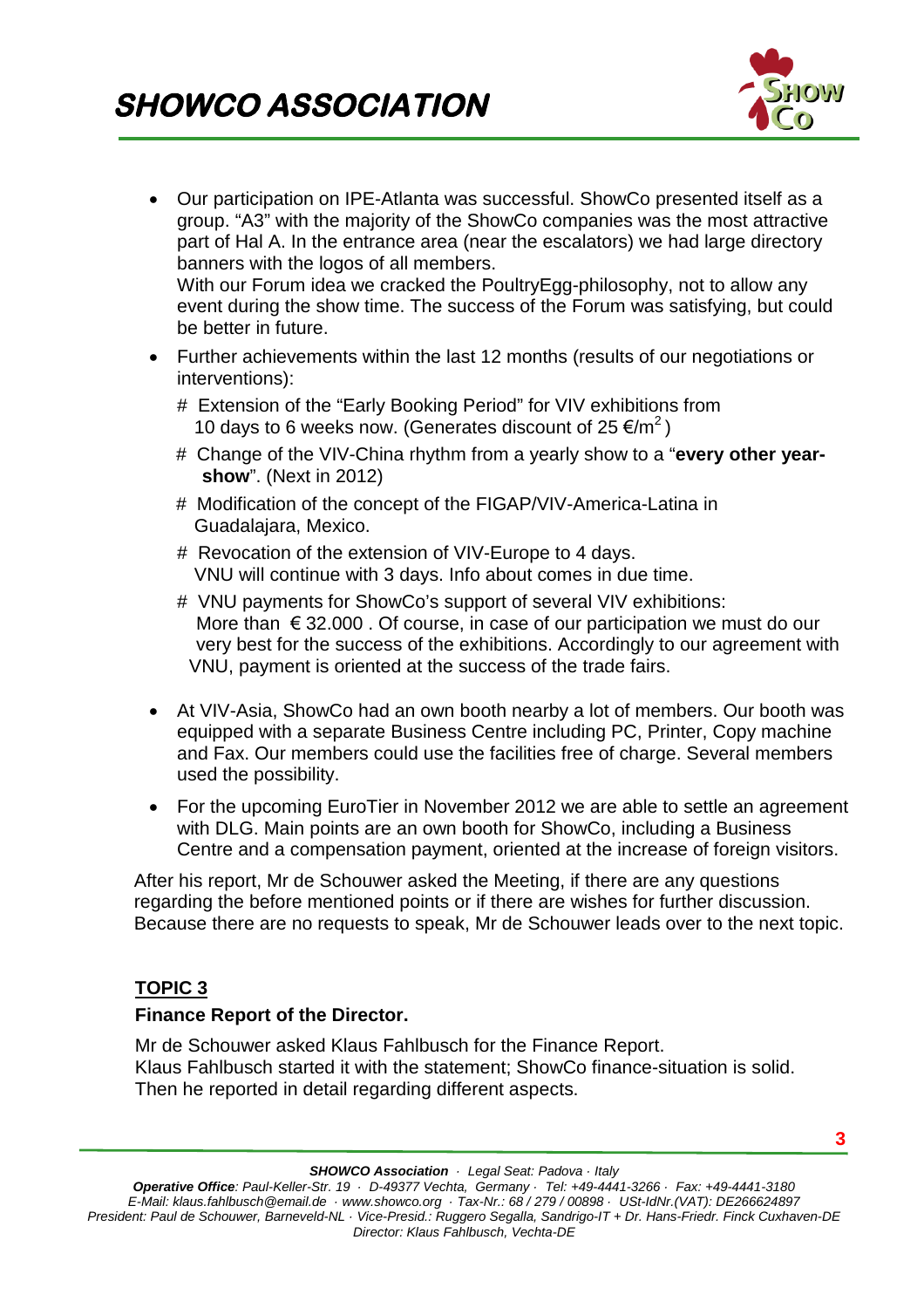

**4**

Account Status per 31.12.2010: € 18.327,19 This includes the deferred liability for the Credit Notes for member reimbursement.

**Economic Balance for 2010**, confirmed by the Financial Authorities: Before tax:  $\epsilon$  2.030.84 After tax: **€ 1.400,03** Budget Planning for 2011 Earnings  $\epsilon$  122.368.75 Expenses  $\epsilon$  119.628,00 Result before tax  $\epsilon$  2.740,75 Result after tax  $\epsilon$  1.780,75 Budget Planning for 2012 Earnings  $\epsilon$  112.651,00 Expenses  $\epsilon$  110.291.00 Result before tax  $\epsilon$  2.360.00 Result after tax  $\epsilon$  1.535.00

In the Budget Planning for 2011 and 2012 a member reimbursement for 2010 respectively 2011 is considered.

From the Meeting come no additional questions.

# **TOPIC 4**

#### **Report of the Finance Auditors**

Mr de Schouwer asked Mr Andreas Böske for the Report of the Finance Auditors. (Mr Markus von der Assen was not able, to attend the meeting. He is excused).

Mr Andreas Böske reported for the Finance Auditors regarding the result of the Finance Check per 31.07.2011

The check, which was performed at Friday, August 26<sup>th</sup> 2011, covered:

- a) the Account Status per 31.12.2010 and per 31.07.2011
- b) the Economic Balance per 31.12.2010
- c) the Budget Plan for 2011 and its execution till 31.07.2011
- d) the Travelling Costs
- e) the Cash on Hand

Mr Böske stated, the checks have been made on random sample basis. All finance-documents have been found properly organized, easy to check and in compliance with the figures, which have been presented under Agenda Topic [3]. No fault, no difference and no unclear position were found during the finance check. Mr Böske recommends the meeting participants the formal approval of the actions of the Executive Committee and the Director for the past period.

*SHOWCO Association · Legal Seat: Padova · Italy*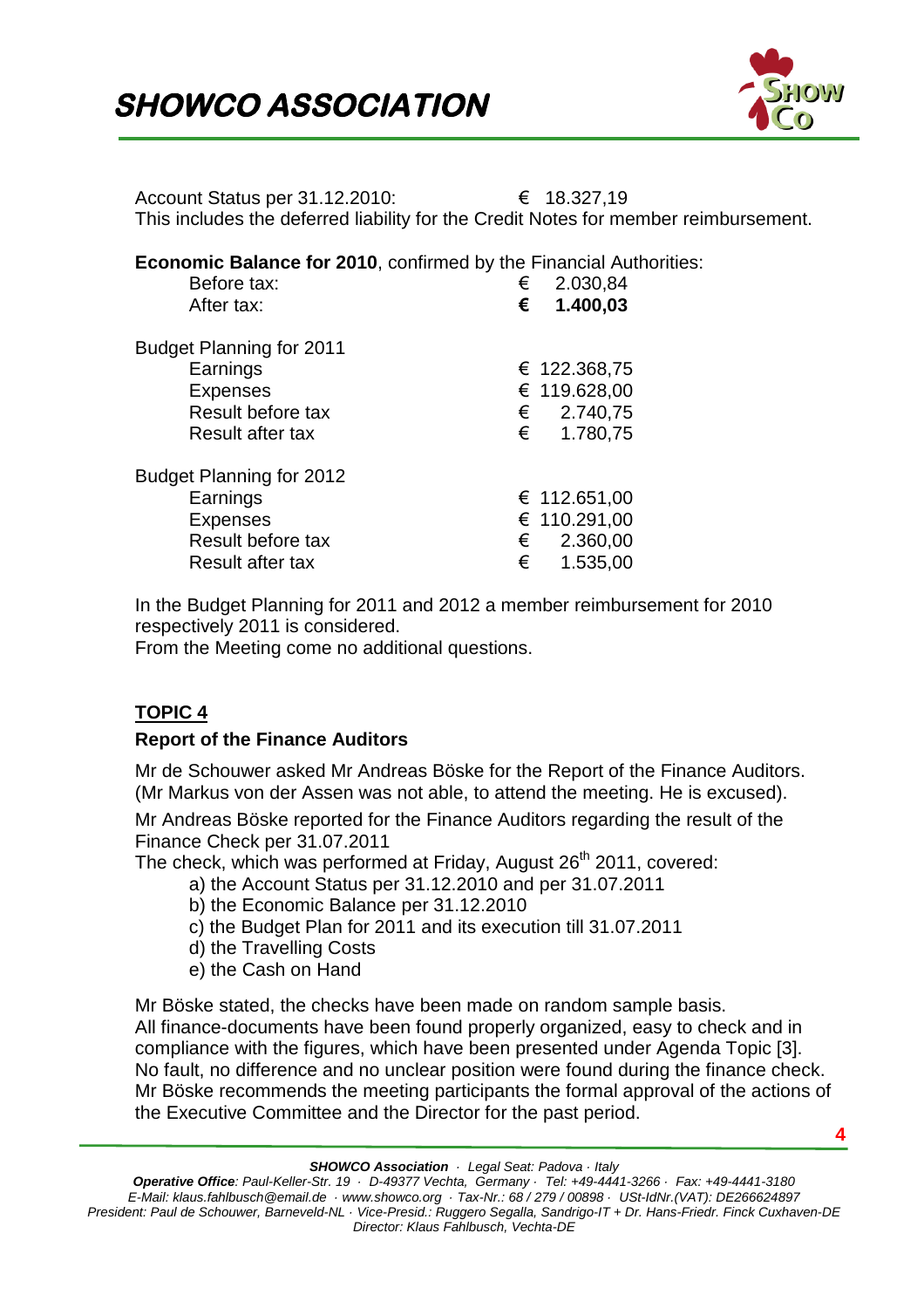

#### **TOPIC 5**

#### **Formal approval of the actions of Board and Director for the past period.**

Mr de Schouwer asked the Meeting for its vote accordingly to the suggestion of the Finance Auditors recommendation.

All member companies, which are present at the Meeting, voted positive.

#### **TOPIC 6**

#### **Determination of the Chairman and two Scrutinizers for the upcoming elections**

Mr de Schouwer asked Klaus Fahlbusch for few preliminary notes to this topic. Klaus Fahlbusch stated:

- Today we have to elect in accordance with our Bylaws the President and the two Vice Presidents. The office period is two years.
- The Executive Committee proposed as candidates: # for President: Paul de Schouwer, # for Vice Presidents: Ruggero Segalla and Dr Hans-Friedrich Finck.
- Re-election for a new office period is in compliance with our Bylaws.
- Dr. Hans-Friedrich Finck is not able to attend today our meeting. But he is willing to run for one more office period. (We have a written declaration). Election in absence is possible in compliance with our Bylaws.

Mr de Schouwer completed with the following statements:

- The Member Meeting can nominate additional candidates.
- The Executive Committee suggests, extending the Board by one more Delegated Member, which represents the Incubator branch. The even years are the years, to elect Delegate Members. [Not this year]. Perhaps the Incubator branch can consider this matter and announce to Klaus Fahlbusch a candidate in due time for the next elections.
- The last thing I can do in my old office period is, to suggest as chairman for the election procedure **Massimo Finco.**

There are no other proposals. Mr Massimo Finco was elected in unison as Chairman of the election procedure. Mr Finco accepts the election.

*SHOWCO Association · Legal Seat: Padova · Italy*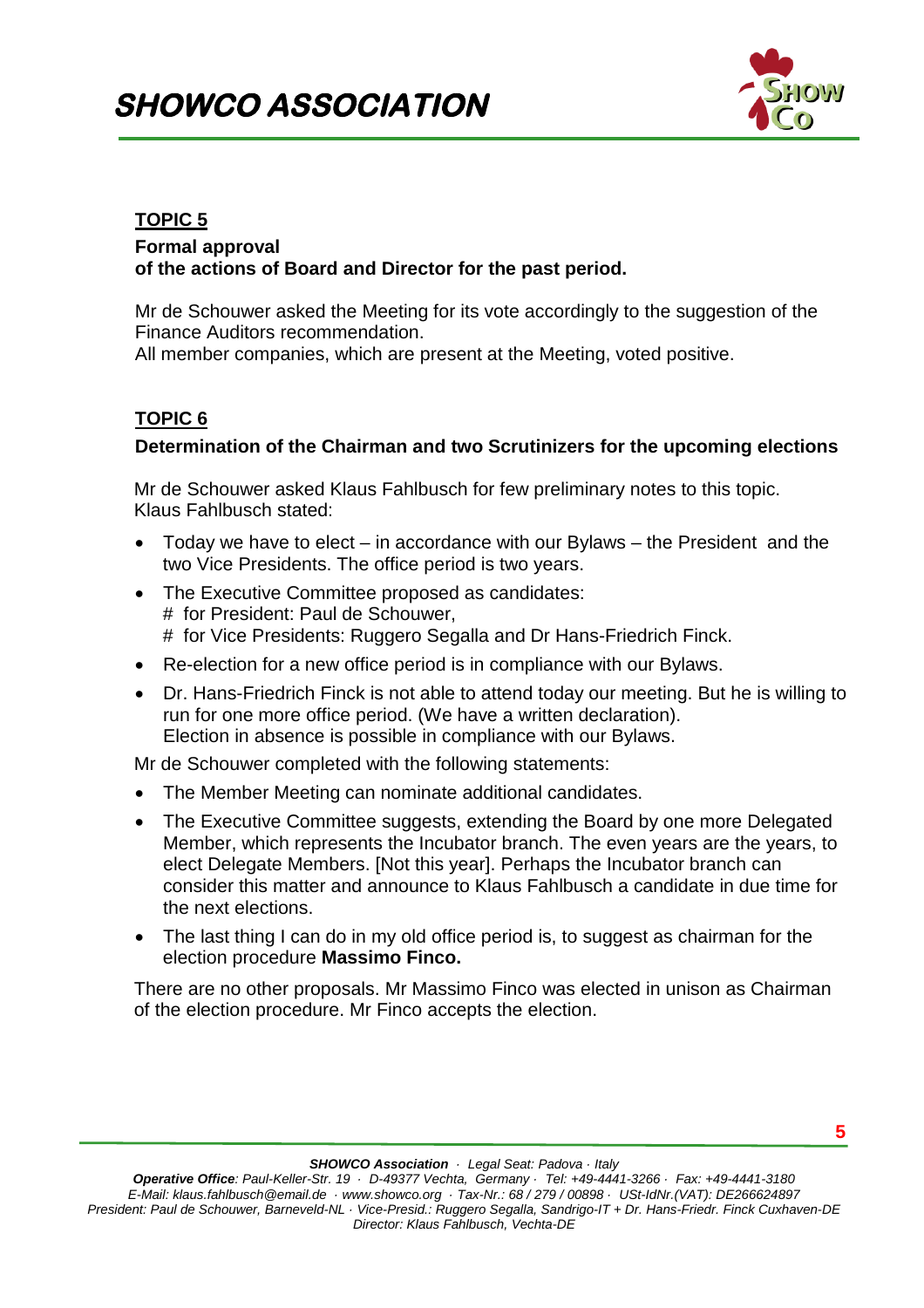

#### **TOPIC 7**

#### **Secret ballot of the President.**

Mr Finco opened the election procedure and asked for proposals for two Scrutinizers. Mr Dan Roumen and Mr Henk Ruiken are proposed.

The meeting elected both in unison. Both gentlemen accepted the election.

Mr Finco started first with the election procedure for the president. He declared details of the secret ballot. Furthermore he said, that Mr Paul de Schouwer is proposed by the Executive Committee as candidate for President.

Then he asked for additional candidates, nominated by the Meeting. There come no additional proposals.

The result of the secret ballot for ShowCo President is:

| <b>Total votes</b>                | 20 |             |
|-----------------------------------|----|-------------|
| <b>Votes for Paul de Schouwer</b> | 18 |             |
| Votes for Massimo Finco           |    | 1 (invalid) |
| Vote abstention                   |    |             |

Mr Finco asked Mr de Schouwer, if he accepts the election.

Mr de Schouwer accepted.

Mr Finco stipulated: Mr Paul de Schouwer is elected as ShowCo President.

#### **TOPIC 8**

#### **Secret ballot of the two Vice Presidents.**

Mr Finco declared, the same election mode as for the President is also valid for election of the Vice Presidents. Furthermore he said, that Mr Ruggero Segalla and Dr. Hans-Friedrich Finck are proposed by the Executive Committee as candidates for Vice President.

Then he asked for additional candidates, nominated by the Meeting. There come no additional proposals.

The result of the secret ballot for ShowCo Vice Presidents is:

| <b>Total votes</b>                        | $2 \times 20$ |
|-------------------------------------------|---------------|
| <b>Votes for Ruggero Segalla</b>          | 18            |
| <b>Votes for Dr. Hans-Friedrich Finck</b> | 18.           |
| Vote abstention                           | 2 x 2         |

Mr Finco asked Mr Segalla, if he accepts the election.

Mr R. Segalla accepted.

Mr Finco stipulated: Mr Ruggero Segalla is elected as ShowCo Vice President.

Mr Finco declared that he has a written confirmation of Dr. Finck, to accept the election. Mr Finco stipulated: Dr. H.F. Finck is elected as ShowCo Vice President.

*SHOWCO Association · Legal Seat: Padova · Italy*

*Operative Office: Paul-Keller-Str. 19 · D-49377 Vechta, Germany · Tel: +49-4441-3266 · Fax: +49-4441-3180 E-Mail: klaus.fahlbusch@email.de · www.showco.org · Tax-Nr.: 68 / 279 / 00898 · USt-IdNr.(VAT): DE266624897 President: Paul de Schouwer, Barneveld-NL · Vice-Presid.: Ruggero Segalla, Sandrigo-IT + Dr. Hans-Friedr. Finck Cuxhaven-DE Director: Klaus Fahlbusch, Vechta-DE*

**6**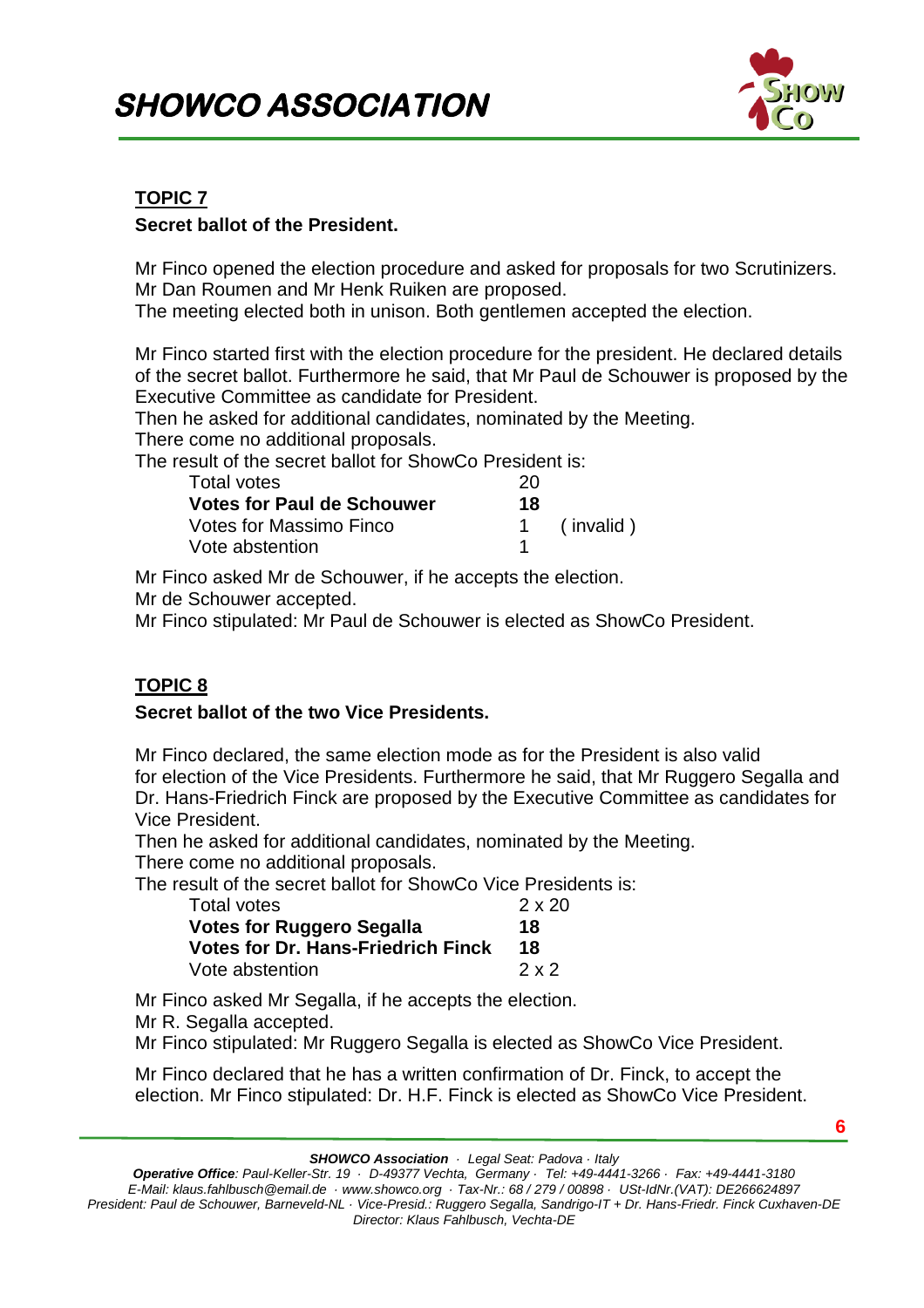

Mr Finco thanked the new and old President and Vice Presidents for their engagement in the past in favour of ShowCo and for their willingness to continue in this for one more office period.

For the future he wished "Good Luck!" and asked the new elected President to be the chairman for the rest of the meeting.

# **TOPIC 9**

#### **Discussion and consensus finding regarding participation on SPACE in the future.**

Mr de Schouwer reflected the older discussions in the matter and the voting of the Meeting last year, to attend Space in future every other year. This also is already included in our Exhibition Calendar 2011/2012. Furthermore he reported regarding the meeting last year with the management of SPACE. We do not know if the SPACE management considers a modification of the trade fair for the future. For instance we suggested last year, the exhibition could especially promote every other year Pig & Poultry respectively Cattle, Sheep & Goats.

Perhaps we can hear more at our meeting with the SPACE management, which is scheduled for Thursday, September 15<sup>th</sup> 2011. But Mr de Schouwer pointed out, if the SPACE management modified the exhibition - or not; it can not effect our decisions, which we make only in line with our own interests.

Attending SPACE in the odd years has the advantage, to be on this trade fair always between the big European events EuroTier and VIV-Europe, which take place in the even years.

After this introduction by ShowCo President Paul de Schouwer followed an intensive discussion of the Meeting participants. For ShowCo it is the first time, dealing intensive and focused with a trade fair, which is not in the Premium category and therefore not part of the Global Exhibition Plan.

After discussion Mr de Schouwer asked for a fully informal vote. A majority of more than 80% supports the line, to attend SPACE every other year (in the odd years). [In reality is the majority even higher, because all companies not present at the meeting because not present at the trade fair, votes already by doing].

Mr de Schouwer promised, to keep the members informed regarding the scheduled meeting with the SPACE management.

#### **TOPIC 10**

#### **Discussion about the results of the Middle East Poll, perhaps formulation of a strategy for the future.**

Mr de Schouwer asked Klaus Fahlbusch, to report regarding the ShowCo Middle East Poll.

*SHOWCO Association · Legal Seat: Padova · Italy*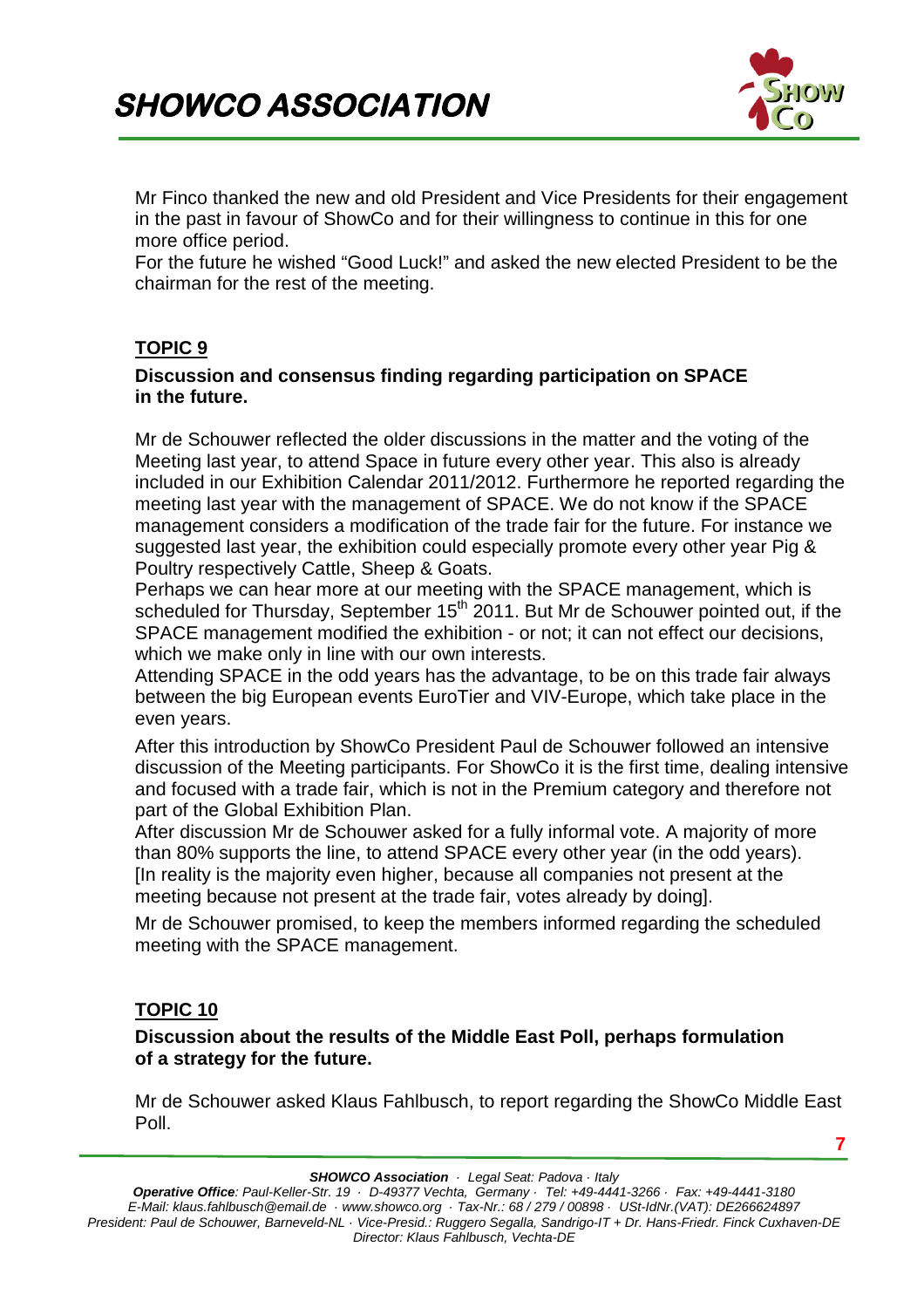

30 companies participated on the Poll. 28 of the answers are considered in the evaluation. Two answers come too late, but are more or less in line with the majority. For 21 countries we asked if the companies exhibit already there or want to exhibit. Only for two countries we got more than 50% YES-votes. This are:

Egypt / Agrena, Cairo (17 of 28) [Every year show] Turkey / VIV-Turkey, Istanbul [17 of 28) [Every-other-year show] [Saudi Arabia / Saudi-Agriculture, Riyadh, remains just below. (13 of 28)].

For all other countries respectively trade fairs the NO-votes predominated.

Egypt is geographical in a very central position of the region and in a political unstable situation too.

Turkey might be political the most stabile country of the Poll-countries. But there is the question, if the other countries consider Turkey as representative for the Middle East region.

Perhaps it is too early now, to decide in the matter. It could be a way, to have both as "Interesting Exhibition" in our Exhibition Calendar; Agrena in the even years and VIV-Turkey in the odd years. The Executive Committee will deliberate on the matter.

# **TOPIC 11**

#### **Recruiting of new members.**

Mr de Schouwer, with respect to Topic 2 [see last break at page 2], pointed out, that new members, which supports 100% of our line, always are a win for ShowCo. But we should be careful, he said, to import with new members compromises regarding our targets. Of course, there is still a big potential of companies, which could strengthen ShowCo, if they become members. Such companies we should permanently try, to get in our boat.

# **TOPIC 12**

#### **Miscellaneous.**

Mr Andreas Böske alluded to the fact that in India two trade fairs [VIV-India & ILDEX] merged respectively act together in future. In his opinion we should carefully observe the development.

Mr Bennie Hirsch underlined that POULTY-INDIA is organized by the Indian Poultry Industry and in the better poultry region of India.

[Poulty-India is at present every other year object of our Exhibition Calendar: "Interesting Exhibition".]

Mr de Schouwer thanked for the engaged participation and wished a successful exhibition for all exhibiting companies. **He closed the meeting at 18:10 h.**

*SHOWCO Association · Legal Seat: Padova · Italy*